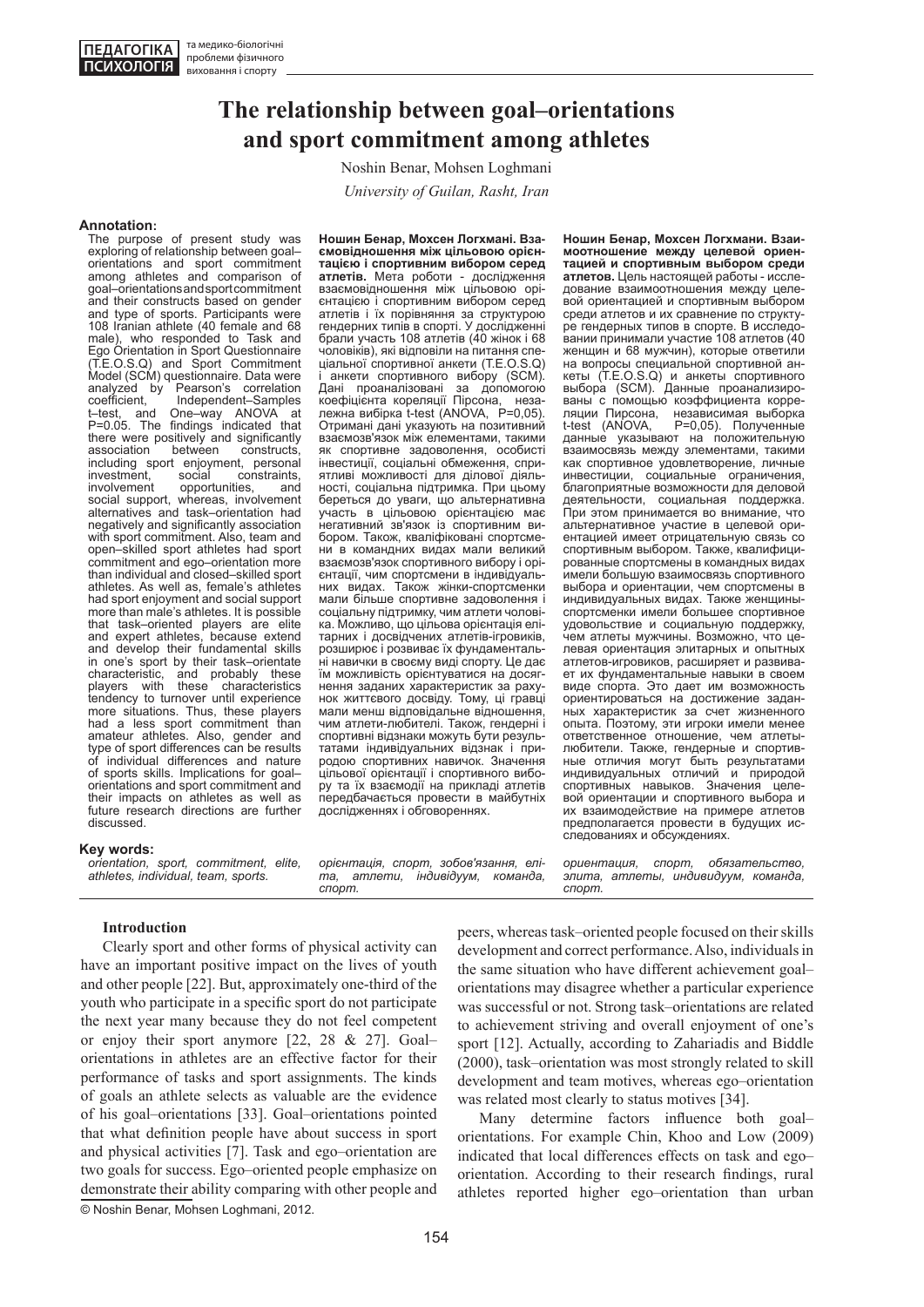

athletes, especially for female rural athletes. Rural and urban male athletes also showed similar ego–orientation as their mean difference was small [4]. Furthermore, previous studies findings related to gender differences in achievement goal–orientations have been inconsistent. Hanrahan and Cerin (2009), and Hanrahan and Biddle (2002) found that females scored significantly higher than males on the task–orientation, but no gender differences for ego–orientation [11, 12]. In contrast, Li et al. (1996) as cited Hanrahan and Cerin (2009), argue that males scored higher than females on ego–orientation, but no differences between genders on task–orientation [17].

Additionally, other factors influences both goal– orientations, including: parental feedback and role of parents (Gershgoren et al, 2011; McDavid et al, 2012; Edwardson & Gorely, 2010; Tamminen & Holt, 2012), age (Chin Khoo and Low, 2009), competitive and practice environments (Van de Pol & Kavussanu, 2011), and settings (Papaioannou et al, 2007) [10, 18, 8, 25, 4, 26 & 20]. Despite of these factors, evidence suggests that type of sport (individual/team sports, or open/close skilled sports) may influence both goal–orientations. In this field, Hanrahan and Cerin (2009) indicated that individual sport athletes were higher in ego–orientation than team sport athletes, however, no significant type of sport differences for task–orientation, but Hanrahan and Bidlle (2002) argue that closed–skilled sports may promote a stronger task–orientation than open–skilled sports, because their research findings demonstrated that athletes from track and field scored significantly higher than squash and football players on task–orientation [11, 12]. Also, goal–orientations may have association with sport commitment, because athletes tendency towards special goals (task or ego) create positively or negatively typical sport commitment. As well as both goal–orientations may have negative or positive relation with sport commitment constructs. Wortman and Sorrentino (1987) define commitment as whatever it is, that makes a person engage or continue in a course of action when difficulties or positive alternatives influence the person to abandon the action [29]. In the field of sports, commitment is defined as a psychological state representing the desire or resolve to continue sport participation [23].

The sport commitment construct is posited as having six direct predictors that can increase or decrease sport commitment: sport enjoyment, involvement opportunities, personal investments, social constraints, and involvement alternatives, and social support. Sport enjoyment is defined as a positive affective response to the sport experience that reflects generalized feelings such as pleasure, liking, and fun. A personal investment includes personal resources invested in an activity that could not be recovered if participation were discontinued. Social constraints are the social expectations or norms that create feelings of obligation to remain in the activity.

Involvement opportunities support a sense of attachment and, therefore, commitment to the activity. Involvement alternatives occur when alternatives are perceived to be more attractive than the current sport pursuit, and final construct, social support is defined as

the support and encouragement the athlete perceives significant others provide for their involvement in sport [5]. Overall, sport enjoyment, personal investments, social constraints, involvement opportunities, and social support are hypothesized to increase sport commitment, while involvement alternatives are posited to decrease sport commitment [23, 6]. According to research findings of Casper, Gray and Stellino (2007), present a model from sport commitment that constructs of involvement, personal investment, social constraints, and social support directly association with sport enjoyment and sport commitment, but involvement alternatives indirectly association with both sport enjoyment and sport commitment and according to this model finally sport enjoyment and sport commitment directly association with participation frequency and purchase behavior [6]. Given that goal– orientations clearly relation with many important variables in field of sport and physical activities such as sport participation motivation, coaches, physical education teachers, social orientations, cultural differences, peers, and parents [22, 19, 31, 13, 14, 8, 18, 16, 15 & 11], it seems that goal–orientation have can specially positive or negative association with sport commitment and their constructs, including: sport enjoyment, personal investment, social constraints, involvement opportunities, involvement alternatives, social support.

For these reasons the research model was relations between goal–orientations, and constructs with sport commitment (Fig 1.). According to research model, sport commitment may occur when goal–orientations (task and ego), and constructs (including sport enjoyment, personal investment, social constraints, involvement opportunities, involvement alternatives, and social support) are perceived to be more than before times in athletes activities. Thus, the main purpose of present study is exploring of relationship between both goal–orientations and sport commitment and their constructs, and also comparison of goal orientation and sport commitment based-on demographic characteristics such as gender and type of sports (individual/team sports, or open/closed skill sports).



*Figure 1. Research Model*

## **Method**

Participants were 108 Iranian athlete (40 female and 68 male), ranging in age from 6 to 35 (Mean  $= 21.12$ ,  $SD = 4.65$ ) who were member of type of sports (team and individual). Actually, ninety nine athletes were from

*Participants*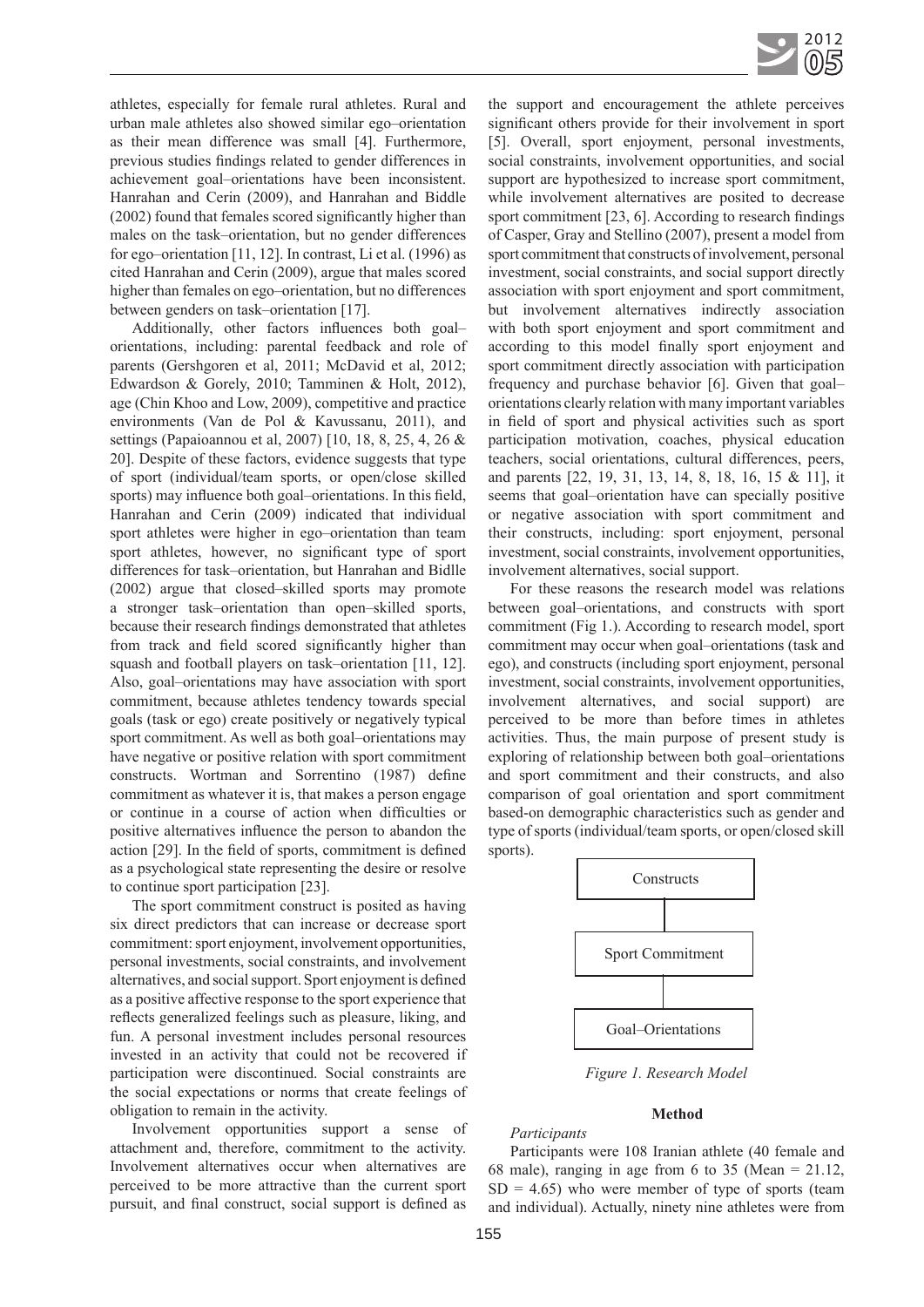a team sports (handball, volleyball and football), whilst only nine athletes from an individual sports (track and field).

*Instruments*

The measures of variables in goal–orientations had acceptable validity and reliability as demonstrated in previous goal–orientations research of Italian version [2], Spanish and Portuguese Adolescents [3], type of sports [11, 12], and practice and competitive environment [26]. Also, previous studies in field of sport commitment model reported acceptable validity and reliability for sport commitment scale and their constructs such as sport enjoyment, personal investment, social constraints, involvement opportunities, involvement alternatives, and social support  $[1, 30 & 6]$ .

*Demographic questions:* A short questionnaire assessed age, gender, main sport.

*Goal-orientations:* The Task and Ego Orientation in Sport Questionnaire (T.E.O.S.Q), assessed dispositions towards task and ego goal–orientation [34, 7]. The TEOSQ is a 13–item self-report measure of achievement goal orientation in sport. It consists of task and ego subscales answered on a 5–point Likert scale [12]. In the present study, the internal consistency was .73 for ego–oriented and .67 for task–orientation.

*Sport commitment model:* twenty–seven items from the sport commitment model questionnaire were used [23]. Each item was based on a 5–point Likert–1type scale. This questionnaire, focused on sport commitment and construct of sport enjoyment, personal investment, social constraints, involvement opportunities, involvement alternatives, and social support. Variables reliabilities from the sport commitment model are listed in Table 1. In present study, social constraints had been most reliable  $(\alpha = .76)$ , and Involvement opportunities had been least reliable ( $\alpha$  = .48).

*Procedures*

After ethical approval, the questionnaires were distributed in practice environment of sports teams who volunteering for collaboration in this research before it is begin.

*Data analyses*

Continuous dependent variables (goal–orientations, sport commitment model variables) were examined for presence of outliers and normality of distribution. All variables have normal distributions by using One–Sample Kolmogrov–Smirnov test, for this reason, was used parametric statistical methods for examining research hypothesized. Correlations between goal–orientations, sport commitment and their constructs determined using by Pearson's correlation coefficient test. An Independent– Samples t–test was conducted to explore gender (male vs. female) differences in ego and task goal–orientations and sport commitment model. Also, one–way ANOVA was conducted to analyze type of sport (handball, volleyball, track and field and football) differences in ego and task goal–orientation and sport commitment model. Due to multiple testing, a probability level of 0.01 and 0.05 was adopted. Significant multivariate main and interaction effects were analyzed by means of univariate *F*–tests and estimation of means and standard errors of the outcome variable by levels of the interacting variables [12].

### **Results**

Pearson's correlation coefficients provided information about variables interrelations (Table 2). All subscale scores were means of appropriate items. According to Table 2 and results of Pearson's correlation coefficients test, task– orientation were negatively and significantly association with sport commitment  $(r = -.37, P < .01)$ , while, there are no clearly and significantly associate between ego–

| Table1. Cronbach's Alpha for each construct in the Sport Commitment Model |                             |  |  |  |  |
|---------------------------------------------------------------------------|-----------------------------|--|--|--|--|
| <b>Construct</b>                                                          | <b>Internal reliability</b> |  |  |  |  |
| Sport commitment                                                          | .60                         |  |  |  |  |
| Sport enjoyment                                                           | .58                         |  |  |  |  |
| Personal investment                                                       | .49                         |  |  |  |  |
| Social constraints                                                        | .76                         |  |  |  |  |
| Involvement opportunities                                                 | .48                         |  |  |  |  |
| Involvement alternatives                                                  | .66                         |  |  |  |  |
| Social support                                                            | .68                         |  |  |  |  |

*Table2. Correlation between goal orientations and sport commitment and interrelations of all variables (N = 108)*

|                                                                | Mean                                                      | $_{\rm SD}$       | Goal-               | <b>Sport Commitment</b>  |                      |                                        |                                |                         |                                       |               |
|----------------------------------------------------------------|-----------------------------------------------------------|-------------------|---------------------|--------------------------|----------------------|----------------------------------------|--------------------------------|-------------------------|---------------------------------------|---------------|
|                                                                |                                                           |                   | <b>Drientations</b> |                          |                      |                                        |                                |                         |                                       |               |
|                                                                |                                                           |                   | lask<br>- 20        |                          |                      |                                        |                                |                         |                                       |               |
| Goal-Orientations<br>Task<br>,Ego                              | 2.43<br> 7.81                                             | $\sim$<br><i></i> | .16                 | $27**$<br>- 1<br>$-0.03$ | $-.36**$<br>$-1.1.1$ | .04                                    | $-12$<br>$-1.1$                | 06                      | $\frac{.18}{-.03}$                    | - 01          |
| commitment<br>Spor <sup>+</sup><br>ŠPC<br>ŞĘ<br>õδ<br>IA<br>SS | 16.68<br>6.42<br>$\overline{\phantom{a}}$<br>2.20<br>10.4 | 2.63<br>2.96      |                     |                          | $.40**$              | $A \rightarrow$<br>.4'<br>$0.1**$<br>. | 22<br>$-66$<br>$\cdot$ $\cdot$ | $.20*$<br>$.56^{\circ}$ | $-.21*$<br>-<br>∙÷≒<br>$\cdot$ +<br>. | $34**$<br>.04 |

Note. SPC = Sport Commitment, SE = Sport Enjoyment, PI = Personal Investment, SC = Social Constraint, IO = Involvement Opportunities, IA = Involvement Alternatives, SS = Social Support. \*\* Correlation is significant at the 0.01 level (2-tailed), \* Correlation is significant at the 0.05 level (2-tailed).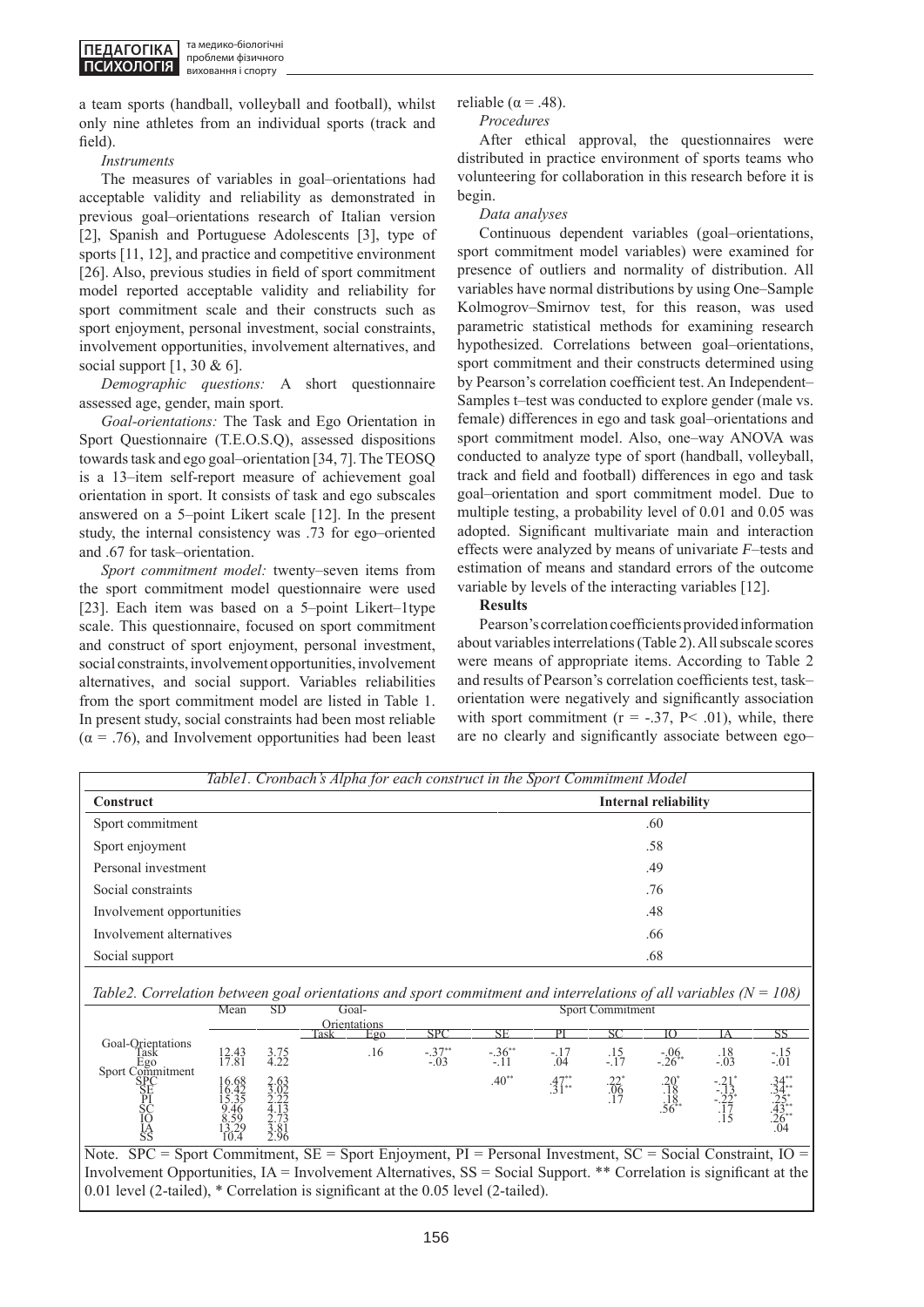

orientation and sport commitment. Therefore, there are negative relation between goal–orientation specially task–orientation and sport commitment.

In contrast, there are positive and negative relation between constructs and sport commitment. Based on results of present study, there are positively and significantly association between sport enjoyment, personal investment, social constraints, involvement opportunities, and social support with sport commitment, whereas there are statistically negatively and signifintly associate between involvement alternatives and sport commitment  $(r = -.21, P < .05)$ . Personal investment have been most positive related to sport commitment ( $r = .47$ , P< .01), and involvement opportunities have been least positive related to sport commitment ( $r = .20$ ,  $P < .05$ ).

Furthermore, interrelations results of all variables revealed that there is no significant association between task and ego–orientation, but task–orientation negatively associated with sport enjoyment, but ego–orientation negatively associated with involvement opportunities. As well as, factor of social support positively and significantly associate to sport enjoyment, personal investment, social constraints, and involvement opportunities, while there are clearly and negatively associated between involvement alternatives and personal investment ( $r = -22$ ,  $P < .05$ ). Also, involvement opportunities was related most clearly too social constraints ( $r = .56$ ,  $P < .01$ ).

An Independent–Samples t–test for sport enjoyment resulted in a significant gender main effect according to Table 3 (*t* =6.66, P= .05). Females athletes (M = 17.4; S.D.  $= 2.11$ ) had a higher sport enjoyment than males athlete  $(M = 15.7; S.D. = 3.32)$ . As well as, significant gender main effects were observed for social support. Females athletes had higher social support than males athletes  $(t = 5.53, P = .02)$ . In contrast, significant gender main effects were not observed for sport commitment, personal investment, social constraints, involvement opportunities, and involvement alternatives. As well as, no significant main effect for male or female effects on goal orientations such as task and ego–orientation (Table 3).

Results of One–way ANOVA for type of sports significant main effects on sport commitment (*F*=3.05,  $P=$  .02), revealed that handball players (M = 18.1; S.D. = 2.31) had higher sport commitment than individual sport players such as track and field ( $M = 17.5$ ; S.D. = 2.44) and team sport players including football  $(M = 17.7; S.D.$  $= 1.88$ ), and volleyball (M = 16.1; S.D. = 2.65), whereas, significant type of sport main effects were not observed for sport enjoyment, personal investment, social constraints, involvement opportunities, involvement alternatives, and social support. Also, according to Table 3, significant type of sport main effects were observed for goal orientation and specially ego–orientation (*F*=3.34, P=.01). Football players ( $M = 21.3$ ; S.D. = 4.83) had higher ego–orientation than other players including track and field  $(M = 17.5; S.D.$  $= 3.57$ ), volleyball (M = 17.5; S.D. = 3.93), and handball  $(M = 16.0; S.D. = 4.24)$ , but significant type of sport main effects were not observed for task orientation.

#### **Discussion**

The main purpose of this study was investigating of relation between goal–orientations and sport commitment among athletes. The significant finding in this study regarding goal–orientations was negative relation with sport commitment (fig 2). This negative relation observed specially for task–orientation. Given that task–oriented athlete are professional players, because extend and develop their fundamental skills in one's sport by their task–orientate characteristic [7], and this subject can be happen to less commitment for them. As well as, professional and task–oriented players are expert and elite in special sport and probably these players with these characteristics tendency to turnover until experience more situations. In contrast, sport teams and clubs received each elite, expert and task–oriented players. Therefore, it is possible that task–oriented players are elite and expert, and elite players usually less sport commitment than amateur players.

The other purposes of present study were to examine the relationship between sport commitment and constructs. Based on research and theory, examining these relations was also conducted, and indicated that constructs of sport commitment, personal investment, social constraints, involvement opportunities, and social support had positive association, and involvement alternatives had negative association to sport commitment. These findings supported previous researches about sport commitment [6, 32]. Likewise, Weiss, Kimmel and Smith (2001) tested the model with youth tennis players and after removing a few unreliable items the findings demonstrated a satisfactory

|                                                                                                                                |            |                   |            |             | Mean(SD)         |            |            |            |            |  |
|--------------------------------------------------------------------------------------------------------------------------------|------------|-------------------|------------|-------------|------------------|------------|------------|------------|------------|--|
|                                                                                                                                |            | Goal-Orientations |            |             | Sport Commitment |            |            |            |            |  |
|                                                                                                                                | Task       | Ego               | <b>SPC</b> | <b>SE</b>   | PI               | SС         | IO         | IА         | <b>SS</b>  |  |
| <b>GND</b>                                                                                                                     |            |                   |            |             |                  |            |            |            |            |  |
| М                                                                                                                              | 13.1(3.4)  | 18.4(4.19)        | 16.3(2.3)  | 15.7(3.32)  | 14.8(2.17)       | 10.0(4.37) | 08.6(2.77) | 14.0(3.94) | 10.2(3.22) |  |
| FE                                                                                                                             | 11.2(4.03) | 16.6(4.09)        | 17.2(3.07) | 17.4(2.11)  | 16.1(2.13)       | 08.4(3.53) | 08.4(2.71) | 12.0(3.24) | 10.6(2.45) |  |
| t/S                                                                                                                            | .46/0.49   | .59/.44           | 2.49/44    | 6.66 / 0.05 | .01/0.89         | 1.79/18    | .32/0.85   | 1.39/24    | 5.53/02    |  |
| TOS                                                                                                                            |            |                   |            |             |                  |            |            |            |            |  |
| Н                                                                                                                              | 11.4(4.92) | 16.0(4.24)        | 18.1(2.31) | 17.9(2.32)  | 15.7(2.23)       | 10.8(3.44) | 09.4(2.55) | 12.6(3.95) | 11.0(1.86) |  |
|                                                                                                                                | 12.5(3.71) | 17.5(3.93)        | 16.1(2.65) | 16.3(3.11)  | 15.1(2.22)       | 09.1(4.09) | 08.4(2.7)  | 13.5(4.02) | 10.3(2.98) |  |
| TF                                                                                                                             | 12.2(2.31) | 17.5(3.57)        | 17.5(2.44) | 15.6(2.78)  | 14.8(2.16)       | 11.7(5.35) | 09.8(2.8)  | 12.5(3.7)  | 10.7(3.66) |  |
| F                                                                                                                              | 13.6(3.23) | 21.3(4.83)        | 17.7(1.88) | 14.9(3.03)  | 16.4(2.29)       | 08.3(3.33) | 07.5(2.59) | 13.5(2.46) | 09.6(3.59) |  |
| F/S                                                                                                                            | .53/.71    | 3.34/01           | 3.05/02    | 1.92/.11    | .93/.44          | 1.96/.10   | 2.11/08    | .27/0.89   | .73/0.57   |  |
| $GND =$ Gender, M = Male, FE = Female, TOS = Type of Sports, H = Handball, V = Volleyball, TF = Track<br>Note.                 |            |                   |            |             |                  |            |            |            |            |  |
| and Field, $F =$ Football, $t = t$ -value, $F =$ F-test, $S =$ Significance, $SPC =$ Sport Commitment, $SE =$ Sport Enjoyment, |            |                   |            |             |                  |            |            |            |            |  |

PI = Personal Investment, SC = Social Constraint, IO = Involvement Opportunities, IA = Involvement Alternatives, SS = Social Support.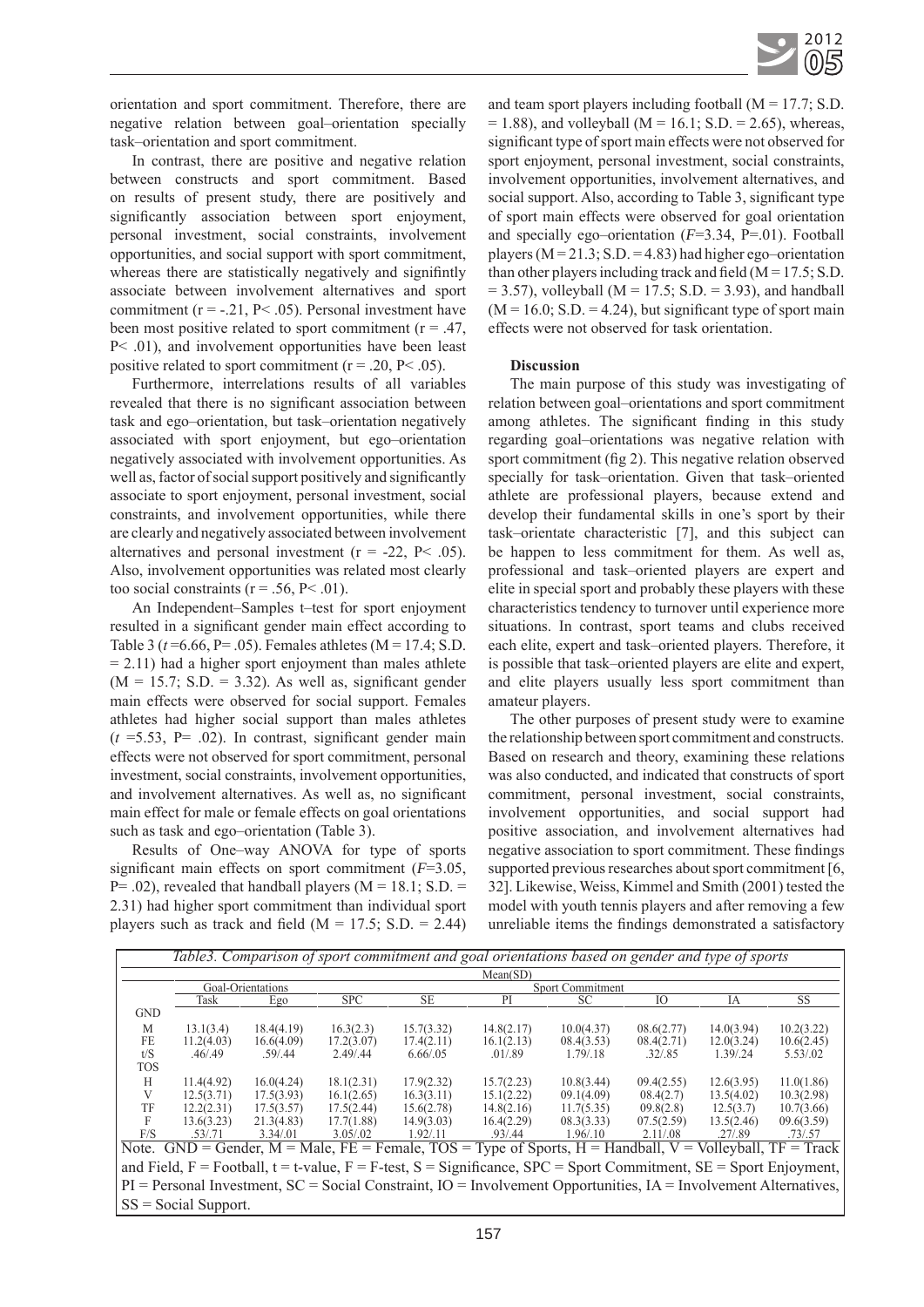fit of the model to the data as a majority of fit indices met statistical criteria [30]. Also, Weiss, Kimmel and Smith (2001) reported that while testing the fit of the model to the data they were able to find a satisfactory fit only after removing two unreliable items (involvement opportunities and sport commitment), while according to findings of present study showed that involvement opportunities was determined variable for sport commitment, because this variable provide learning and experiences chances for athletes. This significant finding is consistent with the original test of the SCM (Scanlan et al, 1993), and in the adults' fitness participation literature (Alexandris et al, 2002) [23, 1].

Based on research and according Fig 2, personal investment and sport enjoyment were the most related to sport commitment. It seems that enjoyable settings in sport and physical activities can be creating a sport commitment in athletes, except other various benefits. Additional, sport coaches and managers with providing appropriate contexts can be vital role in appearance of personal investment and talents athletes. As well as, according to many previous studies such as Wilson et al (2004), Carpenter (1992), in this current study, social support had been positive related to sport commitment, while Weiss, Kimmel and Smith (2001) found that social support was not a significant predictor of sport commitment. Of course, Scanlan, Russell, Beals and Scanlan (2003) found a positive relationship between social support from parents, coaches, and teammates and sport commitment among elite athletes [24]. However, future researches can be present obvious information about social support and their relation with sport commitment, because only a few studies have investigated the relationship between these variables. Despite, in this study observed significant and positive relation between social constraints and sport commitment, but this finding inconsistent with Casper, Gray and Stellino (2007) research; because in their study social constraints were not found to significantly contribute to tennis commitment. According to this study, sport commitment occur when constraints of peers, coaches, parents, managers and etc to be received in athletes.

In contrast, fig 2 showed that there are negative relation between involvement alternatives and sport commitment. This finding that demonstrated reducible impact of involvement alternatives on sport commitment, consistent with many studies (Guillet, Sarrazin, Carpenter, Trouilloud, & Curry, 2002; Weiss et al., 2001), but Casper, Gray and Stellino (2007), were not found significantly predictor sport commitment [9, 30  $\&$  6]. It is possible that among team and individual sports athletes for reasons of alternatives such as investment of time and energy and etc a negative impact on their commitment, nonetheless, alternative activities may not have contributed to the commitment of the players in the current study [6].

Furthermore, according Table 2, results of interrelations showed that had a strong and negative relation between task–orientation and sport enjoyment. Based on findings, with more task–oriented, reduce both sport enjoyment and commitment. It is important, because for more sport enjoyment and commitment among athletes should be preventing from team and individual sports player's attitude toward task–orientations. Thus, based on research findings and according to fig 2, constructs of sport enjoyment, personal investment, social constraints, involvement opportunities, and social support having positive relation, and construct of involvement alternatives and goal–orientation specially task–orientation having negative relation with sport commitment.

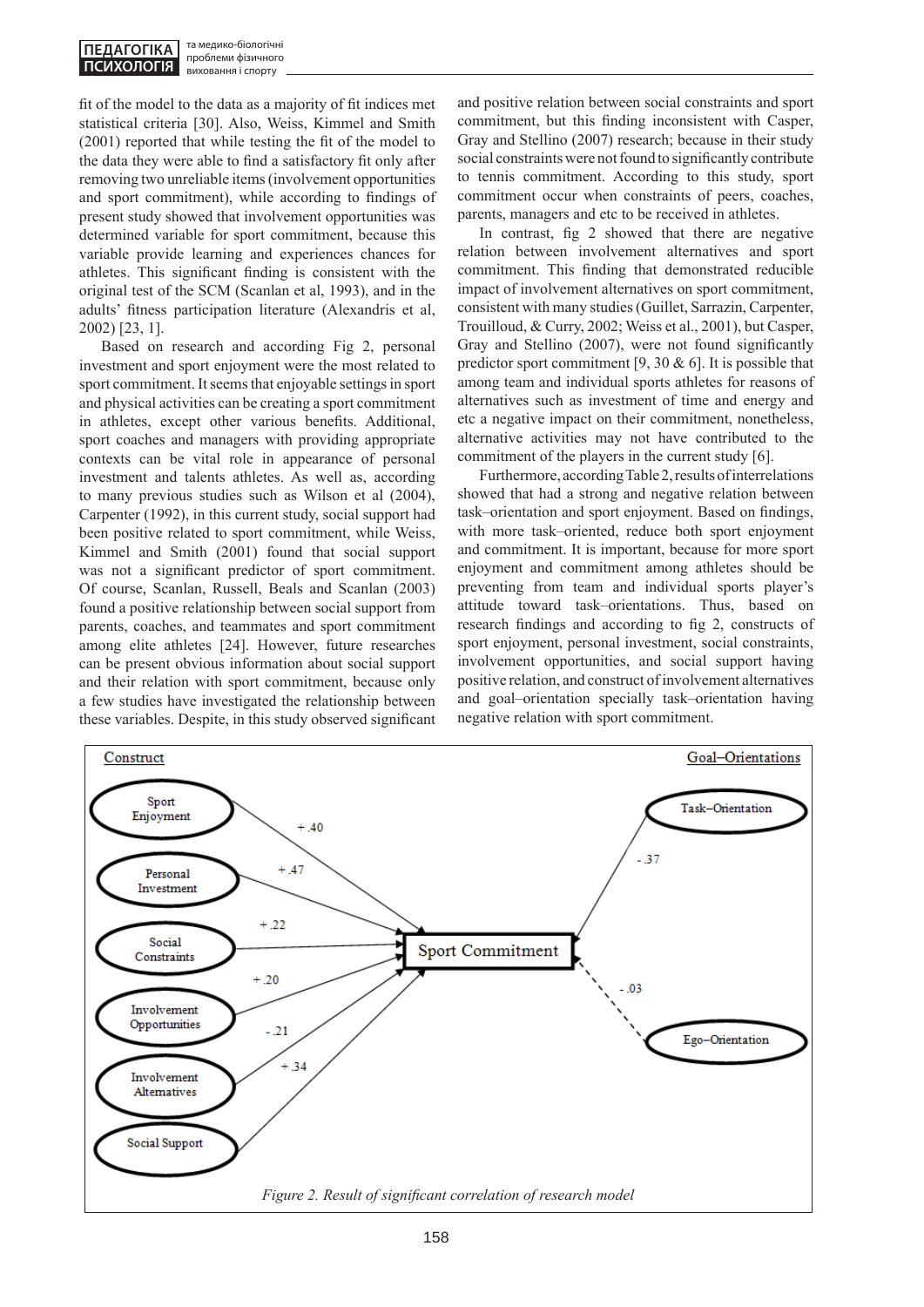

The other significant finding in this study regarding goal–orientations was that team sport athletes were higher ego–orientation more than individual sport athletes. People with a strong ego–orientation define success as being better than others. These findings supported previous researches. For example Hanrahan and Biddle (2002) in their study demonstrated that track and field sport athletes reported stronger task–orientations than football players [11]. It seems that individual sports provide performance information that could easily allow athletes to focus on improving personal best times, distances, or scores, in turn promoting a task–orientation [12].

Despite, individual sports that often involve the obvious ranking or comparison of individual athletes may promote an ego–orientation (Hanrahan and Cerin, 2009), but based on findings of this study could be cited that team sports tendency towards ego–orientations than individual sports, in contrast, according to Hanrahan and Biddle (2002) Closed–skilled sports, may promote a task orientation, supported by the finding of present study that track and field athletes were less in ego–orientation than team sport athletes such as Football and volleyball players [11]. Therefore, open–skilled sports athletes had higher ego–orientations more than closed–skilled sports athletes by using results of this study. As well as, could be cited that team and open–skilled sports athletes had higher ego–orientations more than individual and closed–skilled sports athletes. These findings can be results of nature of sports skills. Individual and closed–skilled sports such as track and field may for reason having special skills, movement athletes' concentration towards learning and development of fundamental and principal skills and performance more than team and closed–skilled sports. However, for obtain obvious reasons in this field, need to future and more researches.

Also, the other significant finding in this current study regarding six constructs of SCM and sport commitment was that female athletes were higher sport enjoyment and social support more than male athletes, whereas Scanlan et al (1993) found no significant difference between males and females and the six constructs of the SCM and sport commitment [23]. It seems that females perceived enjoyable settings more than males in sports environments. Furthermore, female concept and experiences construct of social support by their unique features in support, based on social and psychological researches. As well as, team sport athletes (such as handball and football players) had a higher sport commitment more than individual sport athletes (track and field athletes). Such, team sports having atmosphere of affiliation and friendship creating to high sport commitment in own athletes. On other hand, team and open–skilled sports had higher sport commitment more than individual and closed–skilled sports. Thus, type of sports (team/individual, or open/closed–skill sports) and gender differences (female and male), influences constructs of SCM and sport commitment, but these findings were not observed for goal–orientations (task and ego). Future research may examine the repeat relation between goal–orientations and sport commitment in other cultures, age ranges, and other type of sport.

#### **References**

- 1 Alexandris, K, Zahariadis, P, Tsorbatzoudis, C., & Grouios, G. Testing the sport commitment model in the context of exercise and fitness participation. *Journal of Sport Behavior;* 2002, T.25(3), vol.2, pp. 17-23.
- 2 Bortoli, L., & Robazza, C. Italian Version of the Task and Ego Orientation in Sport Questionnaire. *Perceptual and Motor Skills,*  2005, vol.100*,* pp. 43–50.
- 3 Castillo, I., Tom'as, I., Balaguer, I., Fonseca, A. M., Dias, C., & Duda, J. L. The Task and Ego Orientation in Sport Questionnaire: Testing for Measurement Invariance and Latent Mean Differences in Spanish and Portuguese Adolescents. *International Journal of Testing,* 2010, vol.10*,* pp. 21–32.
- 4 Chin, N. S., & Low, W. Y. Sex, Age Group and Locality Differences in Adolescent Athletes' Beliefs, Values and Goal Orientation in Track and Field. *Journal of Exercise sciences and Fitness,* 2009, vol.7(2), pp. 112–121.
- 5 Carpenter, P. J. *Staying in sport: Young athletes' motivations for continued involvement.* Unpublished doctoral dissertation, University of California, Los Angeles. 1992. 200 p.
- 6 Casper, J. M., Gray, D. P., & Stellino, M. B. A Sport Commitment Model Perspective on Adult Tennis Players' Participation Frequency and Purchase Intention, *Sport Management Review*, 2007, vol.10, pp. 253-278.
- 7 Duda, J. L., & Nicholls, J. G. Dimension of achievement motivation in schoolwork and sport. *Journal of Educational Psychology,* 1992, vol.84*,* pp. 290–299.
- 8 Edwardson, Ch. L., & Gorely, T. Parental influences on different types and intensities of physical activity in youth: A systematic review. *Psychology of Sport and Exercise,* 2010, vol.11, pp. 522–535.
- 9 Guillet, E., Sarrazin, P., Carpenter, P.J., Trouilloud, D., & Cuny, F. Predicting persistence or withdrawal in female handballers with social exchange theory. *International Journal of Psychology,* 2002, T.3, vol. 7(2), pp. 92- 104.
- 10 Gershgoren, L., Tenenbaum, G., Gershgoren, A., & Eklund, R. C. The effect of parental feedback on young athletes' perceived motivational climate, goal involvement, goal orientation, and performance. *Psychology of Sport and Exercise,* 2011, vol.12, pp. 481–489.
- 11 Hanrahan, S. J., & Biddle, S. J. H. Measurement of achievement orientations: psychometric measures, gender, and sport differences. *European Journal of Sport Sciences,* 2002, vol.2(5), pp. 1–12.
- 12 Hanrahan, S. J., & Cerin, E. Gender, level of participation, and type of sport: Differences in achievement goal orientation and attributional style. *Journal of Science and Medicine in Sport,* 2009, vol.12, pp. 508–512.
- 13 Hamilton, K., & White, K. M. Understanding parental physical activity: Meanings, habits, and social role influence. *Psychology of Sport and Exercise,* 2010, vol.11, pp. 275–285.
- 14 Holt, N. L., Tamminen, K. A., Black, D. E., Sehn, Z. L., & Wall, M. P. Parental involvement in competitive youth sport settings. *Psychology of Sport and Exercise,* 2008, vol.9, pp. 663–685.
- 15 Holt, N. L., Kingsley, B. C., Tink, L. N., & Scherer, J. Benefits and challenges associated with sport participation by children and parents from low-income families. *Psychology of Sport and Exercise,* 2011, vol.12, pp. 490–499.
- 16 Keegan, R. J., Harwood, Ch. J., Spray, Ch. M., & Lavallee, D. E. A qualitative investigation exploring the motivational climate in early career sports participants: Coach, parent and peer influences on sport motivation. *Psychology of Sport and Exercise,* 2009, vol.10, pp. 361–372.
- 17 Li F, Harmer P, Acock A. The task and ego orientation in sport questionnaire: construct equivalence and mean differences across gender. *Res Q Exerc Sport*, 1999, vol.68, pp. 228–38.
- 18 McDavid, L., Cox, A. E., & Amorose, A. J. The relative roles of physical education teachers and parents in adolescents' leisure-time physical activity motivation and behavior. *Psychology of Sport and Exercise,* 2012, vol.13, pp. 99–107.
- 19 Ntoumanis, N., & Biddle, S. J. H. Affect and achievement goals in physical activity: A meta-analysis. *Scandinavian Journal of' Medicine & Science in Sports,* 1999, vol.9, pp. 315–332.
- 20 Papaioannou AG, Milosis D, Kosmidou E, Tsigilis N. Motivational climate and achievement goals at the situational level of generality. *J Applied Sport Psychol*, 2007, vol.19, pp. 38–66.
- 21 Papaioannou, A. G., Ampatzoglou, G., Kalogiannis, P., & Sagovits, A. Social agents, achievement goals, satisfaction and academic